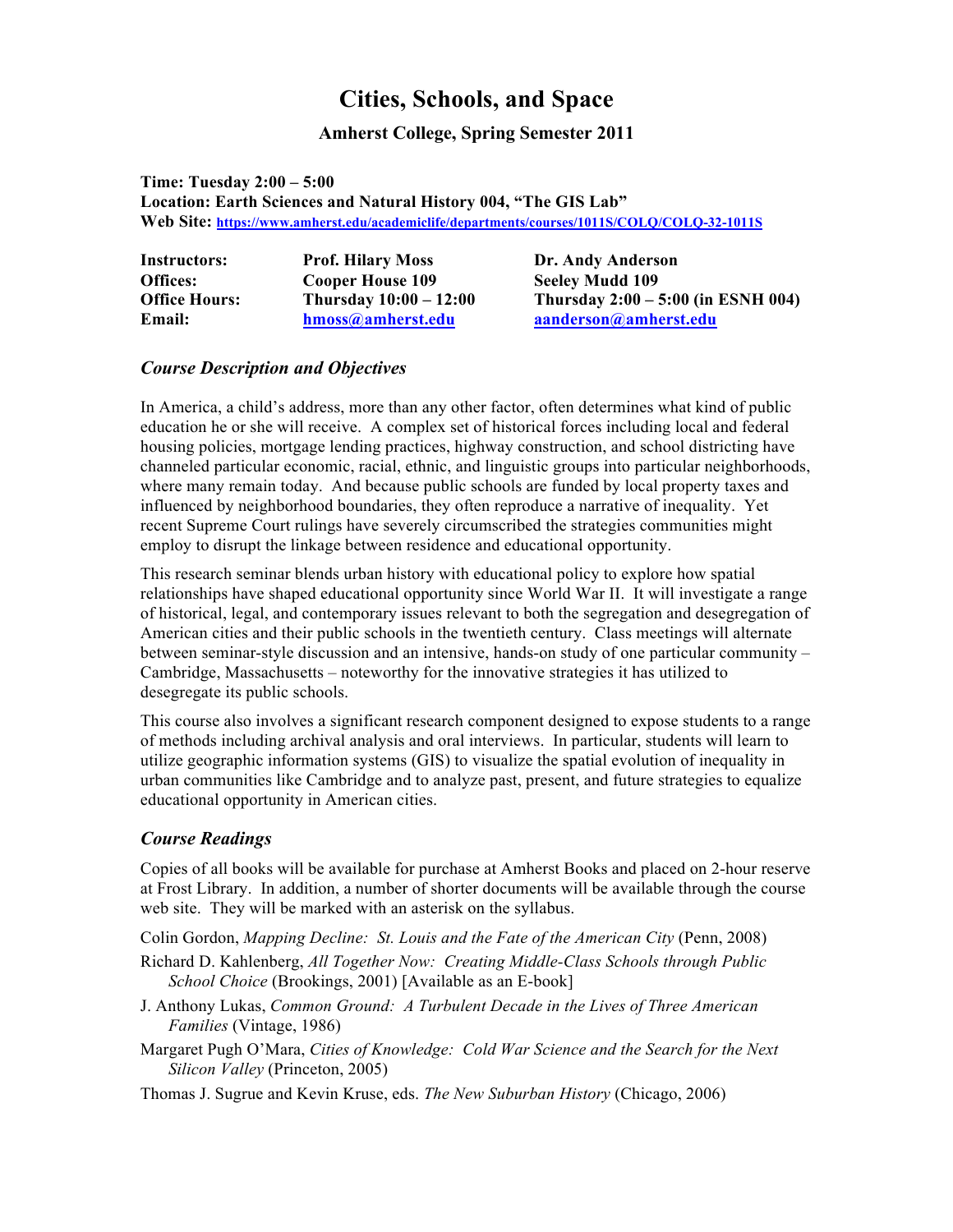# *Course Expectations and Requirements*

#### Attendance:

All absences must be requested and approved by the instructors **in advance.** Approval will be given only in extraordinary circumstances: illness, family emergency, etc. Failure to obtain prior permission will result in a zero for class participation for that day. **Students with excessive absences (missing 4 or more classes) will receive a zero for class participation.**

#### Academic Honesty:

It is a rare research paper that is not built upon the work of others, whether it's their data, their writings, their ideas, and even their advice. It is standard academic practice to recognize all such contributions to your work via quotations of literal text (where that is the best representation of the points you wish to make), bibliographic references, and other acknowledgements. In this class you will also be working with other students to collect and process data, and you should be careful to delineate any such contributions by the others.

Please be advised that we consider any act of academic dishonesty to be a grave offense. The college's policy regarding plagiarism and cheating is outlined in your student handbook and on this web site: https://www.amherst.edu/campuslife/deanstudents/acadhonesty. We are obliged to report all suspected instances of dishonesty to the Dean's Office.

#### Special Needs:

If you are a student with a documented disability please see the instructors immediately so that all possible accommodations can be made; no accommodations will be made retroactively.

### *Course Assessment Will Be Based on:*

#### Participation:

Because this is a seminar, both regular attendance and *prepared and thoughtful* participation are expected at each class. Students who are uncomfortable speaking in class should talk with the instructors to coordinate alternate arrangements. In-class participation will account for 50% of students' class participation grade.

To facilitate engaging exchanges, **every Monday evening by 6 p.m.** students will compose detailed response papers to the weekly reading and post them on the discussion board.

These response pages should be thoughtfully conceived and constructed and should address the following issues:

- 1) What is the central argument of the reading?
- 2) How does the author support those claims?
- 3) How does this author's point of view intersect with other readings we have encountered throughout the course?
- 4) Please propose and elaborate on one issue raised by the reading you believe should be included in our class discussion.

Students are allowed to miss one (1) weekly posting at their discretion without penalty. Alternatively, they are free to complete all response pages and drop their lowest grade.

These electronic "conversations" are considered part of the weekly reading and will account for the other 50% of students' class participation grade.

Because discussion (in-class and electronic) is vital to the success of this course, participation and response papers will count for a significant portion of students' overall grade, **30%**.

**All assignments, with the exception of Monday evening responses, are due at the beginning of class. No extensions will be given for conflicts with other courses, heavy workload, computer problems, etc. Late papers will be penalized 1/3 of a letter grade a day. Papers**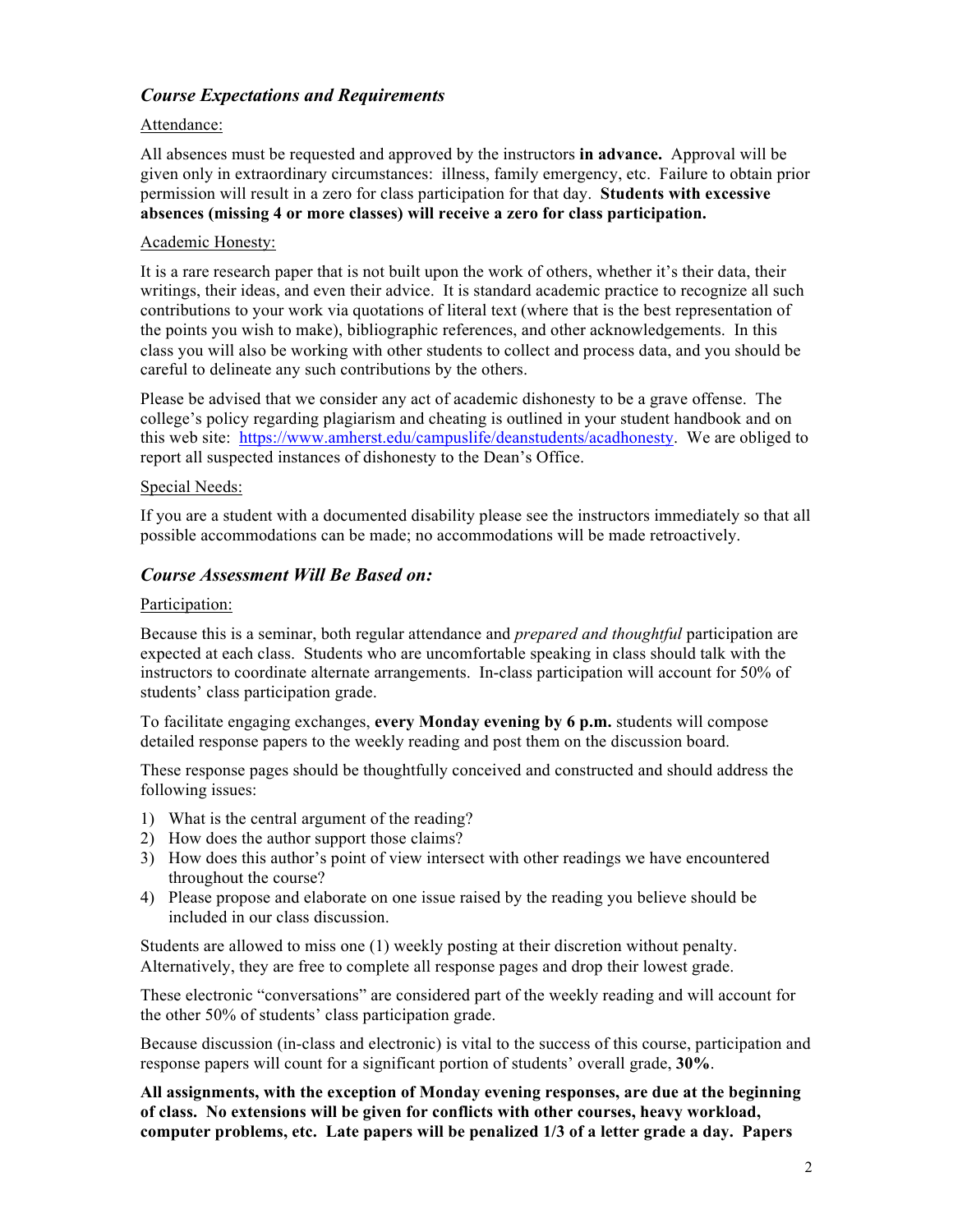# **submitted more than one week late without the instructors' prior approval will receive a failing grade. Students must submit all assignments to receive credit for the course.**

#### Research Assignments:

In most of the classes you will learn some aspect of making maps, statistical analysis, archival research, etc. On most days you will be given a short assignment based on these activities, which will be due at the beginning of the next class. These will count for **20%** of the final grade.

#### Final Project:

Later in the course you will choose a research question/hypothesis regarding some aspect of inequality in the city of Cambridge and its schools. You will make use of both the historical content and research methods you have learned throughout the semester to investigate your hypothesis. To assist in your research, there will be a field trip to Cambridge to visit relevant archives. Your proposal and bibliography will count for **20%** of your final grade.

Your write-up of your research and a short presentation thereon will count for **30%** of the final grade.

## *Schedule of Class Meetings and Assignments*

\* indicates readings available on E-reserve.

#### **Part One: Cities**

Week One: (1/25) Introduction to GIS; Defining Terms

Reading:

- Gerald Frug, "The Legal Technology of Exclusion in Metropolitan America," in *The New Suburban History*, 205-219.
- \* Edward B. Fisk, "Controlled Choice in Cambridge, Massachusetts," in *Divided We Fail: Coming Together through Public School Choice* (Century Foundation Press, 2002).

In-class: Introduction to GIS: Using and Symbolizing Map Data, Sharing Maps

Assignment: Symbolize Black and Hispanic fractions of Massachusetts towns, answer simple questions: most, least, clustering.

#### Week Two: (2/1) The Origins of the Urban Crisis

#### Reading:

- Colin Gordon, *Mapping Decline: St. Louis and the Fate of the American City*
- \* David O'Sullivan and David J. Unwin, "The Elements of Statistics", in Geographic Information Analysis (2003), 384-411.
- In-class: Mapping Named Data: Working with 2000 Census Data for Cambridge; Minnesota National Historical GIS Basic statistics; using Excel to calculate some characteristics.
- Assignment: Download 1990 data from U.S. Census, earlier data from NHGIS, symbolize race, ethnicity, and poverty in Cambridge census tracts; answer questions about correlations.

Week Three: (2/8) The Federal Role in Spatial Inequality (Housing)

Reading:

David M. P. Freund, "Marketing the Free Market: State Intervention and the Politics of Prosperity in Metropolitan America," in *The New Suburban History* (2002), 11-32.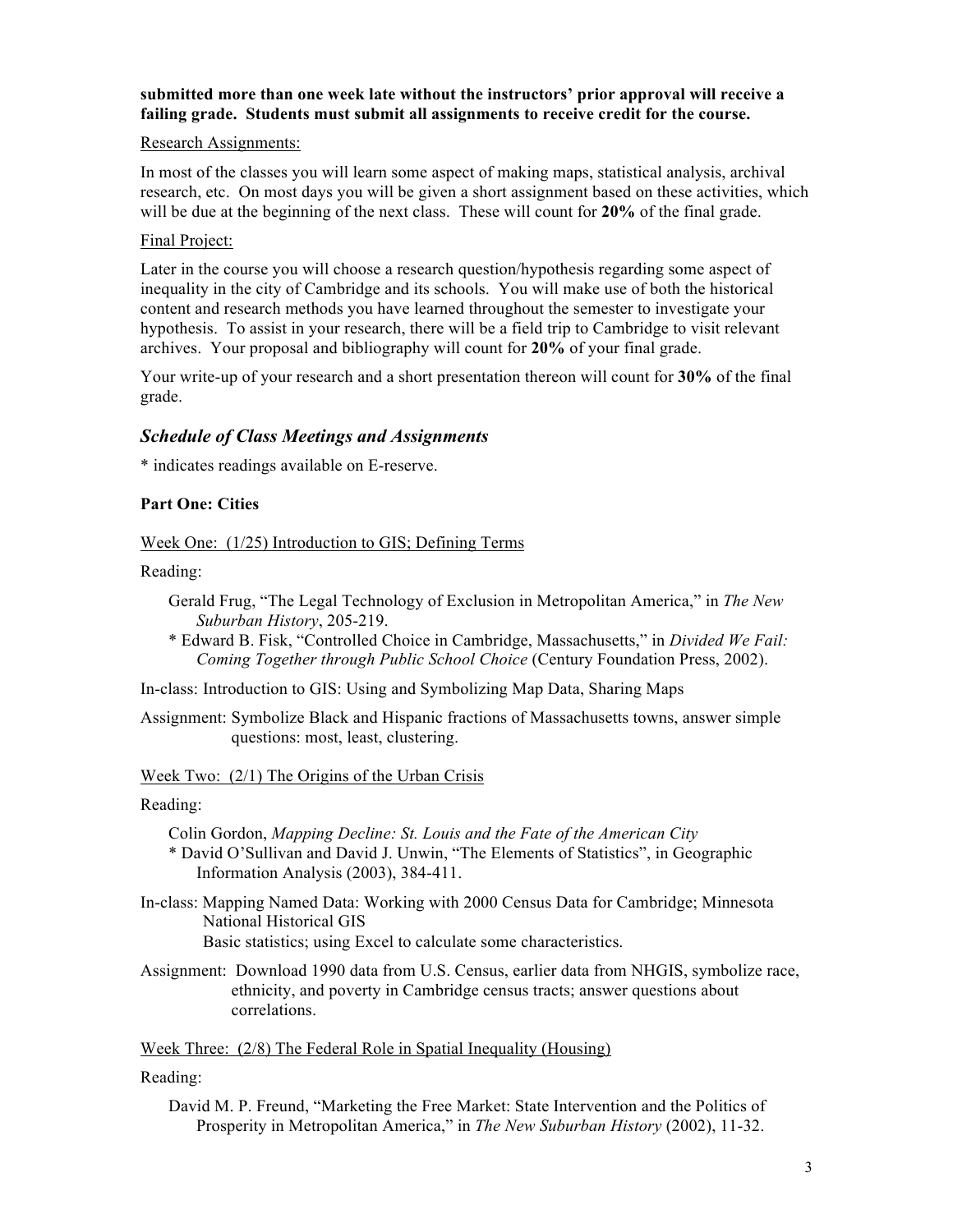- \* David O'Sullivan and David J. Unwin, "The Pitfalls and Potentials of Spatial Data", in Geographic Information Analysis (2003), 26-49.
- \* Amy Hillier, "Redlining in Philadelphia," in Anne Kelly Knowles, *Past Time, Past Place: GIS for History* (ESRI Press, 2002), 79-92.
- \* Amy Hillier, "Redlining and the Home Owners' Loan Corporation," *Journal of Urban History* (May 2003), 394-420.

In-class: Skype conversation with Professor Hillier

Mapping Coordinates: Georeferencing and Editing HOLC Residential Security Map for Cambridge

Assignment: Georeference another Cambridge map, e.g. Inner Belt map.

Week Four: (2/15) The Federal Role in Spatial Inequality*,* continued (Highways)

Reading:

- \* "Planned Destruction: The Interstates and Central City Housing," in John F. Bauman, Roger Biles, and Kristin Szylvian eds., *From Tenements to the Taylor Homes: In Search of Urban Housing Policy in Twentieth Century America* (University Park, 2000), 226-45.
- \* Matthew D. Lassiter, "De Jure/De Facto Segregation: The Long Shadow of a National Myth," in *The Myth of Southern Exceptionalism* (Oxford, 2010), 25-48.

Docs on the Inner Belt in Cambridge

\* David O'Sullivan and David J. Unwin, "Fundamentals: Maps as Outcomes of Processes", in Geographic Information Analysis (2003), 51-66, 71, 73-75.

In-class: Editing Map Data, viz. extracting proposed Inner Belt Highway path; connecting parcels with full census data.

Assignment: Extract the rest of the Inner Belt path; search for specific census information.

## Week Five: (2/22) Why do some cities.... fail? (Urban Renewal)

Reading:

- \* Andrew R. Highsmith, "Demolition Means Progress: Urban Renewal, Local Politics, and State-Sanctioned Ghetto Formation in Flint, Michigan," *Journal of Urban History* 35, no. 3 (March 2009), 348-368.
- \* David O'Sullivan and David J. Unwin, "Area Objects and Spatial Autocorrelation", in Geographic Information Analysis (2003), 180-203.
- \* Amy Hillier, Amy Hillier, "Residential Security Maps and Neighborhood Appraisals: The Home Owners' Loan Corporation and the Case of Philadelphia, *Social Science History*  29, no. 2 (2005), 207-233.

In-class: Using ArcGIS to calculate some statistical characteristics.

Assignment: Analyze clustering of race, ethnicity, poverty in Cambridge.

Week Six:  $(3/1)$  ...... while other cities thrive? (Private Institutions)

Reading:

Margaret Pugh O'Mara, *Cities of Knowledge*

#### **Part Two: Schools**

Week Seven: (3/8): Spatial Inequality and Schools

Reading: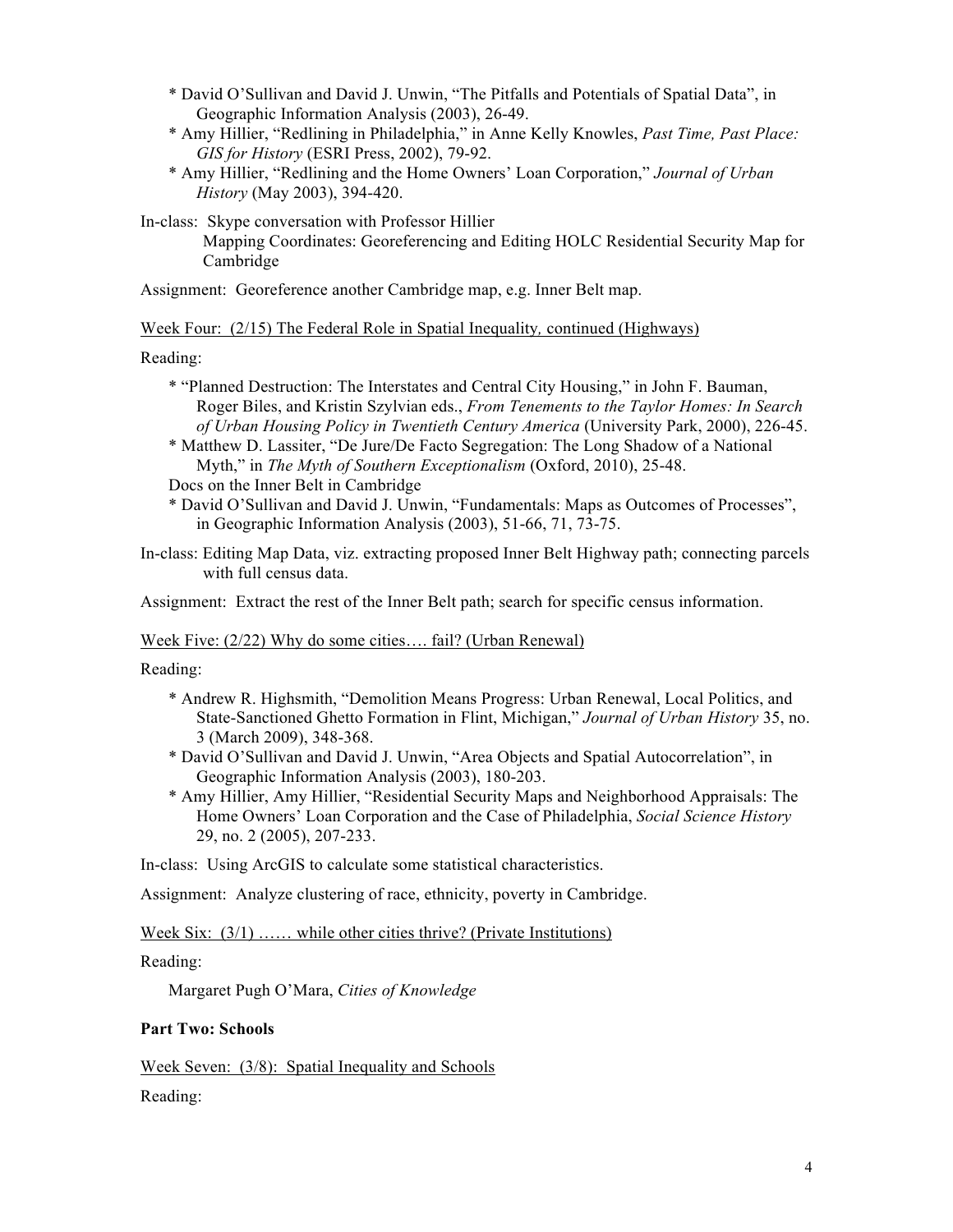- Matthew D. Lassiter, "Socioeconomic Integration" in the Suburbs: From Reactionary Populism to Class Fairness in Metropolitan Charlotte, *in The New Suburban History,*  120-143.
- \* Ansley T. Erickson, "Building Inequality: The Spatial Organization of Schooling in Nashville, Tennessee after *Brown,*" *Journal of Urban History,* forthcoming.
- \* Karen Benjamin, "Suburbanizing Jim Crow: The Impact of School Policy on Residential Segregation," *Journal of Urban history,* forthcoming.

In-class: Skype conversations with Professors Erickson and Benjamin.

#### Week Eight: (3/15) **No Class – Spring Break**

Reading: *Common Ground* (Week Nine) is long. We suggest getting a head start!

#### Week Nine: (3/22) Court-ordered desegregation; backlash against busing

Reading:

J. Anthony Lukas, *Common Ground: A Turbulent Decade in the Lives of Three American Families*

Research proposal and bibliography due.

Week Ten: (3/29): Road Trip

Class field trip to Cambridge

Week Eleven: (4/5) Replacing Race with Socio-Economic Considerations

Reading:

Richard D. Kahlenberg, *All Together Now: Creating Middle-Class Schools through Public School Choice.*

In-class: Skype conversation with Richard Kahlenberg Research time.

#### Week Twelve: (4/12) Mapping Educational Opportunity and School Choice

Reading:

- \* Christopher Lubienski and Jack Dougherty, "Mapping Educational Opportunity: Spatial Analysis and School Choices," *American Journal of Education*, vol. 115, no. 4 (August 2009), 495-491.
- \* Courtney Bell, "Geography in Parental Choice," *American Journal of Education*, vol. 115, no. 4 (August 2009), 493-521.
- \* Jack Dougherty et.al, "School Choice in Suburbia: Test Scores, Race, and Housing Markets," *American Journal of Education*, vol. 115, no. 4 (August 2009), 523-548.
- \* Deenesh Sohoni and Salvatore Saporito, "Mapping School Segregation: Using GIS to explore Racial Segregation between Schools and their Corresponding Attendance Areas," *American Journal of Education*, vol. 115, no. 4 (August 2009), 569-600.

#### Week Thirteen: (4/19) The Supreme Court Reversal

Reading:

- \* *Parents Involved in Community Schools v. Seattle School District No. 1* (2007).
- \* Docs on Cambridge's switch to socio-economic desegregation and current re-evaluation of controlled choice.

In-class: Research time